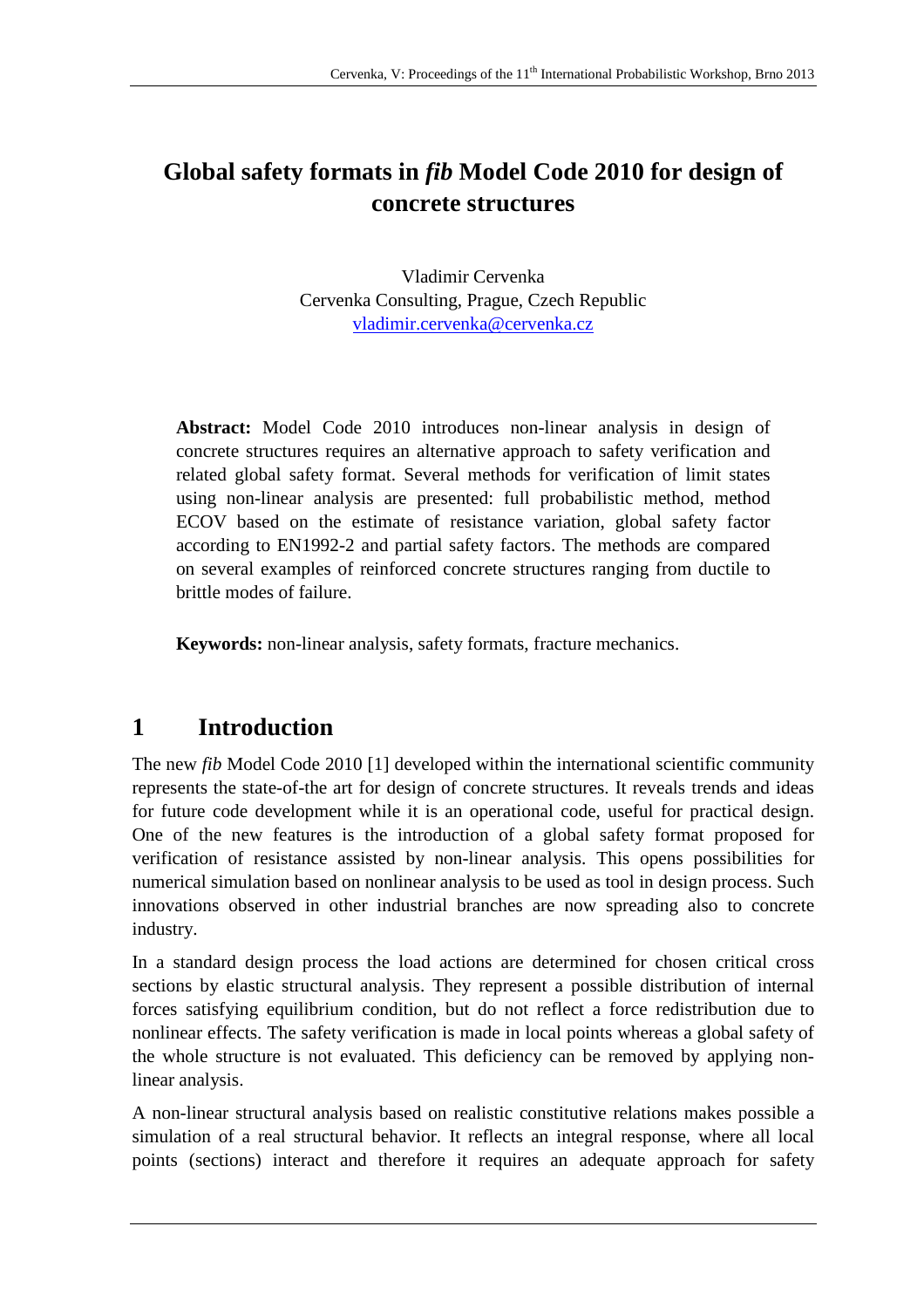verification. The non-linear analysis offers a verification of global resistance and requires a safety format for global resistance.

 Several methods for verification of limit states using non-linear analysis are presented: full probabilistic method, method ECOV proposed by the author, global safety factor according to EN1992-2 and partial safety factors. These methods are based on a common probabilistic safety concept for verification of limit states. They differ in the level of implementation of the probability methods. The methods are compared on several examples of reinforced concrete structures ranging from ductile to brittle modes of failure.

### **2 Global safety formats**

#### **2.1 Global design condition**

For the verification of resistance the design condition can be approximated by the inequality where the extreme values of actions and resistance are decoupled as follows:

$$
F_d < R_d \tag{1}
$$

It this  $F_d$  is design action and  $R_d$  is design resistance and both these entities cover safety margins. The safety of loading and resistance are treated separately, which is a certain approximation as compared to a general probabilistic approach. In design practise based on the partial safety factors this simplification is accepted.  $F_d = F(S, \gamma_G, \gamma_D, \gamma_P, ...)$ , where the representative load *S* is factorized by partial safety factors  $\gamma_G, \gamma_Q, \gamma_P, \dots$  for permanent load, live load, pre-stressing, etc.

In nonlinear analysis,  $R_d$  represents the global resistance in terms of forces corresponding to actions (live load, horizontal load, etc.). Note, that in partial safety factor method we assume a failure probabilities of separate materials, but do not evaluate the failure probability on the structural level. Unlike in sectional design, the global resistance reflects an integral response of the whole structure, in which all material points (or cross sections) interact. The safety margin can be expressed by the safety factor:

$$
R_d = \frac{R_m}{\gamma_R} \tag{2}
$$

where  $R_m$  is the mean resistance. (This is sometimes referred to as *nominal* resistance.) The global safety factor  $\gamma_R$  covers all uncertainties and can be related to the coefficient of variation of resistance  $V_R$  (assuming a log-normal distribution, according to Eurocode 2) as

$$
\gamma_R = \exp(\alpha_R \beta V_R) \tag{3}
$$

where  $\alpha_R$  is the sensitivity factor for resistance and  $\beta$  is the reliability index. It is recognized that variability included in  $V_R$  depends on uncertainties due to various sources: material properties, geometry and resistance model. They can be treated as random effects and analyzed by probabilistic methods. Due to available statistical data the probabilistic treatment of materials and geometry can be done in a rational way. However, a random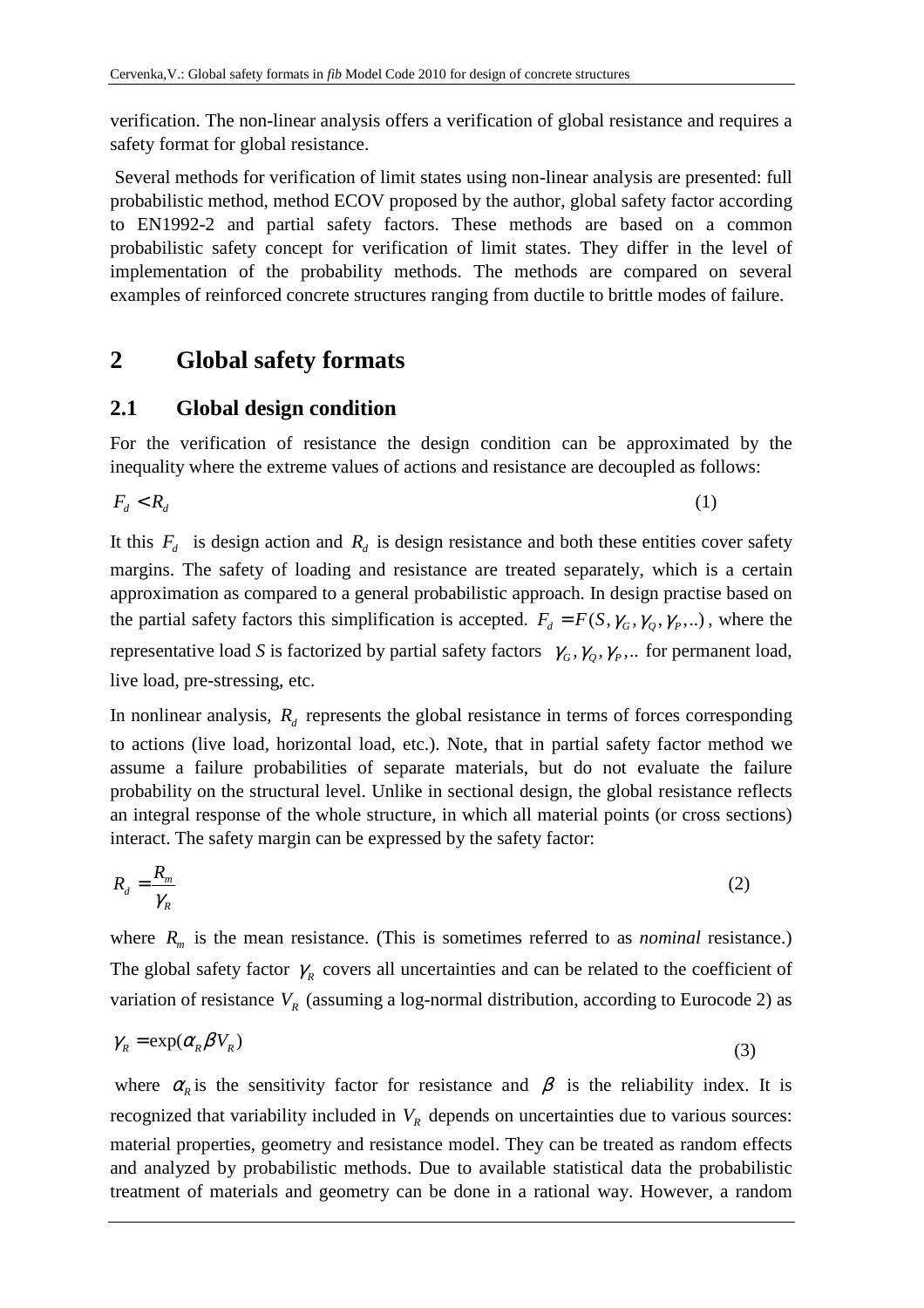treatment of model uncertainties is more difficult, because of limited data. A simplified formulation was proposed in MC2010, where in denominator of the right hand side in Eq.(2) is a product of two factors  $\gamma_R = \gamma_m \gamma_{Rd}$ . (It follows from determination of partial safety factors in MC2010, Sect.4.5.2.2.3). The first factor  $\gamma_m$  is related to material uncertainty and can be established by a probabilistic analysis. The second factor  $\gamma_{Rd}$  is related to model and geometrical uncertainties and recommended values are in the range 1.05-1.1. (as suggested by Eurocode 2-2.)

Recent investigation by Schlune et.al. [7] found such values unsafe and proposed a more general method in which the overall coefficient of resistance variation can be determined as

$$
V_R = \sqrt{V_G^2 + V_m^2 + V_{Rd}^2}
$$
 (4)

Where variability due to specific sources are identified:  $V_G$  - geometry,  $V_m$  - material strength,  $V_{Rd}$  - model. This approach allows to include all uncertainties in more rational way. Based on a survey of various blind bench mark studies Schlune concluded that model uncertainties of nonlinear analysis are much higher than in standard design based on engineering formulas and are strongly dependent on modes of failure. Reported coefficients of variation due to model uncertainty for bending failure in range 5-30%, for shear 15-64%. Schlune concluded that due to the lack of data, the choice of the model uncertainty often depends on engineering judgment and can be subjective. However, these conclusions do not recognize the effect of model validation, which can decrease model uncertainties. Further research is needed to recommend appropriate values of the model uncertainty for numerical simulations.

The assessment of the safety according to Eq.(1) can be done by various methods, ranging from a full probabilistic analysis to the partial factor method, which differ in the level of approximations involved. They will be briefly described in the next sections.

### **2.2 Full probabilistic analysis**

The probabilistic analysis is the most rational tool for the safety assessment of structures. It can be further refined by introducing non-linear structural analysis as a limit state function. The numerical simulation resembles a real testing of structures by considering a representattive group of samples, which can be statistically analyzed for assessment of safety. We shall only briefly outline an approach implemented in the software tool SARA [3]. More about the probabilistic analysis can be found in [6].

In numerical simulations the probabilistic analysis of resistance can be performed by LHS method, in which the material input parameters are varied in a systematic way. The resulting array of resistance values is approximated by a distribution function of global resistance and describes the random variation of resistance. Finally, for a required reliability index  $\beta$ , or probability of failure  $P_f$ , the value of design resistance  $R_d$  shall be calculated.

The probabilistic analysis based on numerical simulation with random sampling can be briefly described as follows: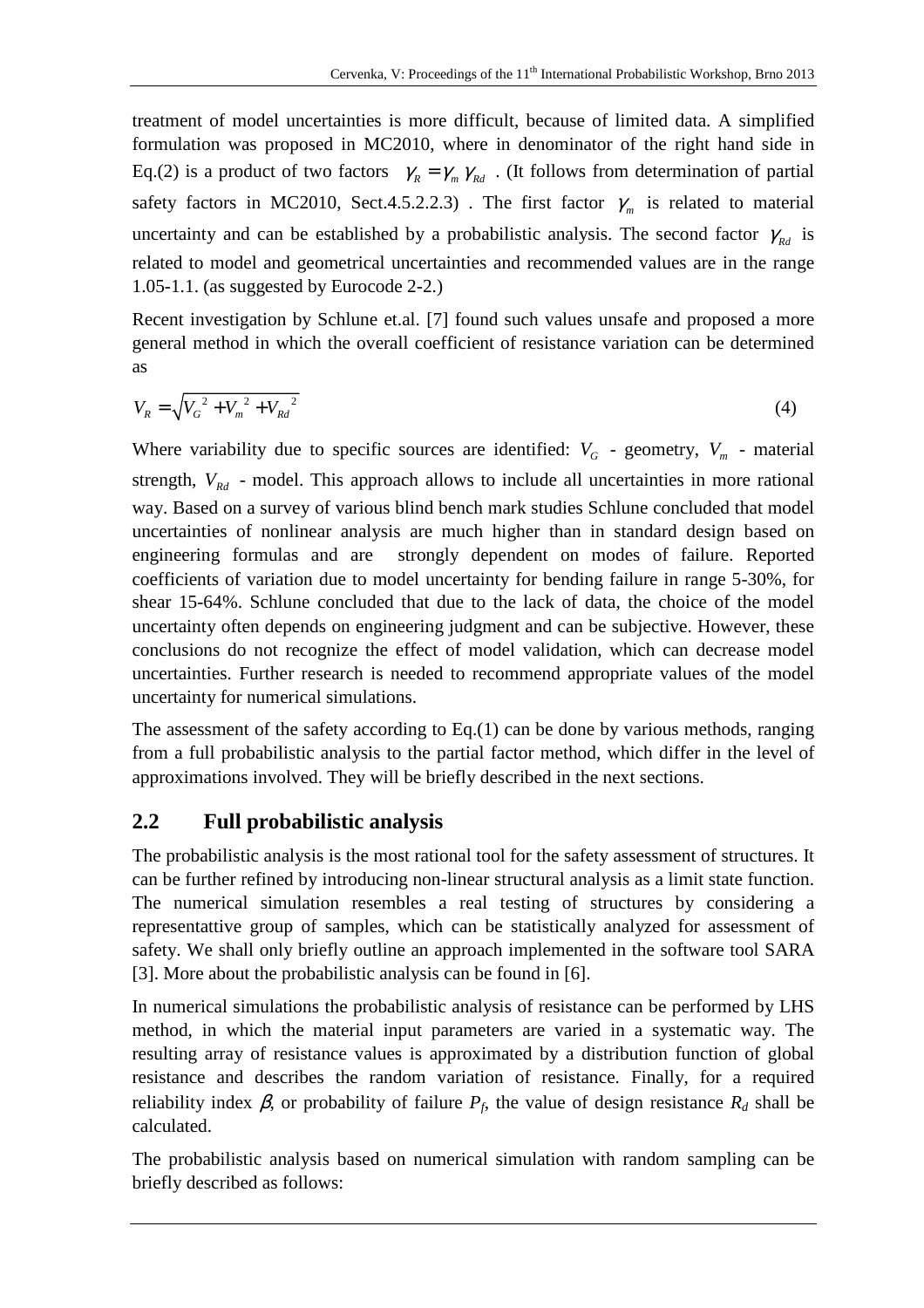Formulation of a numerical model based on non-linear finite element method. Such a model describes the resistance function and can perform deterministic analysis of resistance for a given set of input variables.

Randomization of input variables (material properties, dimensions, boundary conditions, etc.). This can also include some effects, which are not in the action function (for example pre-stressing, dead load etc.). Random material properties are defined by a random distribution type and its parameters (mean, standard deviation, etc.). They describe the uncertainties due to variation of resistance properties. The randomization can be done by two methods: (1) Random variables, where the parameter is constant within a sample (structure), but changes between samples. (2) Random fields, where the parameter is randomly variable within a sample. A correlation of random variables should be considered appropriately.

Probabilistic analysis of resistance. This can be performed by the numerical method of Monte Carlo-type of sampling, such as the LHS sampling method. Results of this analysis provide random parameters of resistance, such as mean, standard deviation, etc. and the type of distribution function for resistance (PDF).

Evaluation of design resistance based on the reliability index  $\beta$  or probability of failure. In this a design point is found by extrapolation of point around central region based on PDF.

The advantage of a full probabilistic analysis is that it is independent of a failure mode. A potentially higher safety margins of some failure modes, such as for example shear failure, is automatically included in higher sensitivity of numerical resistance to a brittle failure. A disadvantage of this approach is in the fact that the target value of design resistance is located in the tail of probability distribution function (PDF), which is determined by the best fit from the sampling. The design value is obtained by extrapolation and strongly depends on the choice of PDF. On the other hand the approach is numerically robust, computationally efficient and feasible for practical application.

However, due to its computational demands a full probabilistic analysis is justified in special cases, where consequences of failure justify the effort.

### **2.3 ECOV method – estimate of coefficient of variation**

A simplified probabilistic analysis was proposed by the author [4] in which the random variation of resistance is estimated using only two samples. It is based on the idea, that the random distribution of resistance, which is described by the coefficient of variation  $V_R$ , can be estimated from mean  $R_m$  and characteristic values  $R_k$  of resistance. The underlying assumption is that random distribution of resistance is according to a lognormal distribution, which is typical for structural resistance. In this case, it is possible to express the coefficient of variation as:

$$
V_R = \frac{1}{1.65} \ln \left( \frac{R_m}{R_k} \right) \tag{5}
$$

The global safety factor  $\gamma_R$  of resistance is then estimated by Eq.(3) using the typical values  $\beta = 3.8$  (50 years) and  $\alpha_R = 0.8$  (which corresponds to the failure probability  $P_f$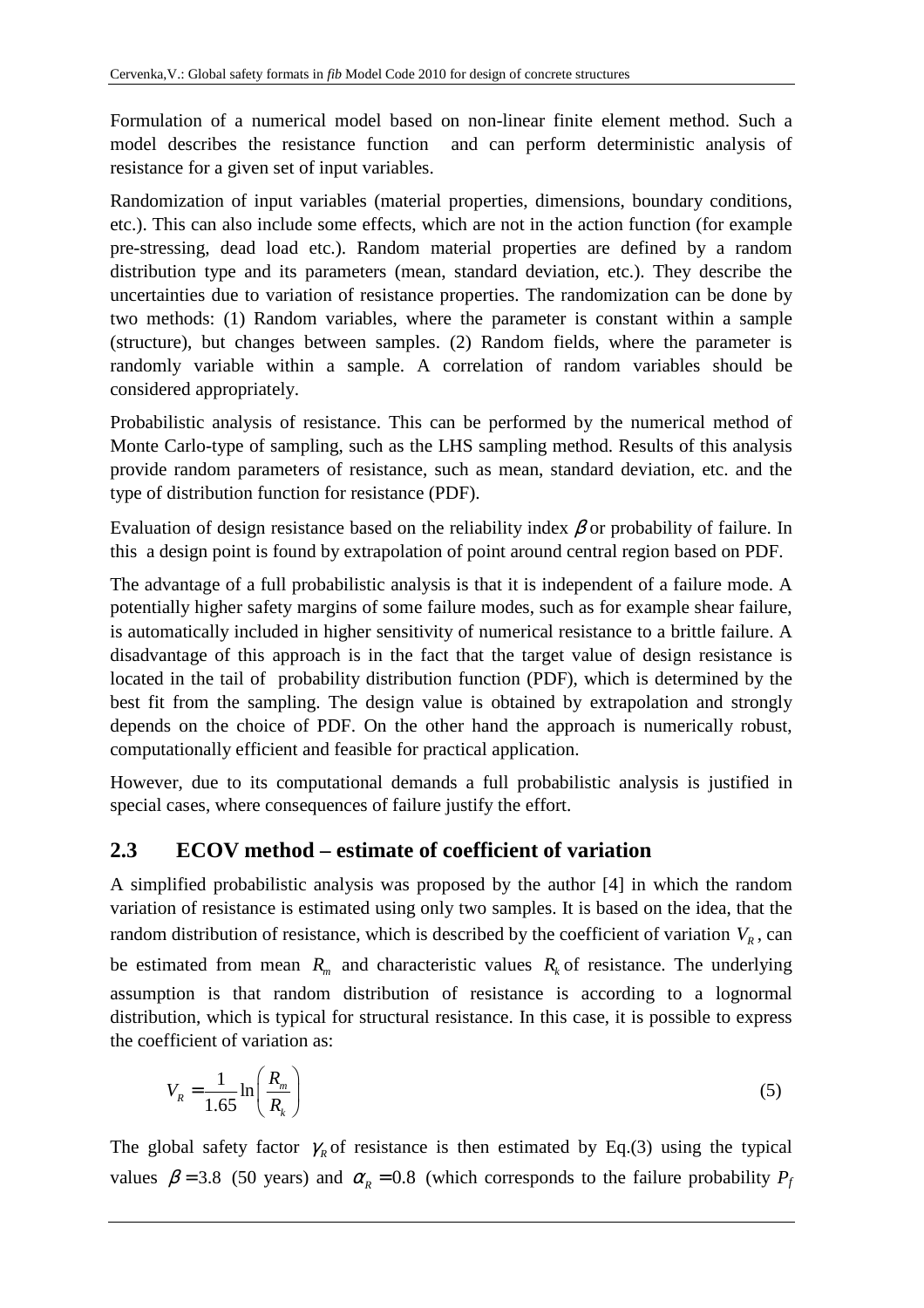=0.001). The global resistance factor can be directly related to the estimated coefficient of variation  $V_R$  as  $\gamma_R \approx \exp(3.04 V_R)$  and the design resistance is obtained from Eq.(2).

The keystone in this method is the determination of the mean and characteristic values of the resistance:  $R_m$ ,  $R_k$ . It is proposed to estimate them by two separate nonlinear analyses using mean and characteristic values of input material parameters, respectively.

The method is general and the safety described by the reliability index  $\beta$  can be changed if required. Also the distribution function PDF can be changed if justified. It reflects all types of failure. The sensitivity to random variation of all material parameters is automatically included. Thus, there is no need of special modifications of concrete properties in order to compensate for greater random variation of certain properties as in the next method EN 1992-2.

A similar and refined method with more samples was proposed by Schlune et al.[6]

#### **2.4 Method based on EN1992-2**

Eurocode 2 for bridges introduced a concept for global safety verification based on nonlinear analysis. Design resistance is calculated from

$$
R_d = \frac{R_f}{\gamma_R}, \quad R_f = R(f_{ym}, f_{cf}...)
$$
 (6)

Where  $f_{\gamma m}$ ,  $f_{cf}$  are mean values of material parameters of steel reinforcement and concrete,  $f_{\gamma m} = 1.1 f_{\gamma k}$  and  $f_{cf} = 0.85 f_{ck}$ . The global factor of resistance shall be  $\gamma_R = 1.27$ . Resistance value  $R_f$  is not a mean value if the concrete fails. The concrete strength  $f_{cf}$  is reduced to account for higher variability of concrete property.



Fig. 1 Probabilistic definition of mean-*m*, characteristic-*k* and design-*d* values for steel and concrete failure, *f-*reduced concrete strength.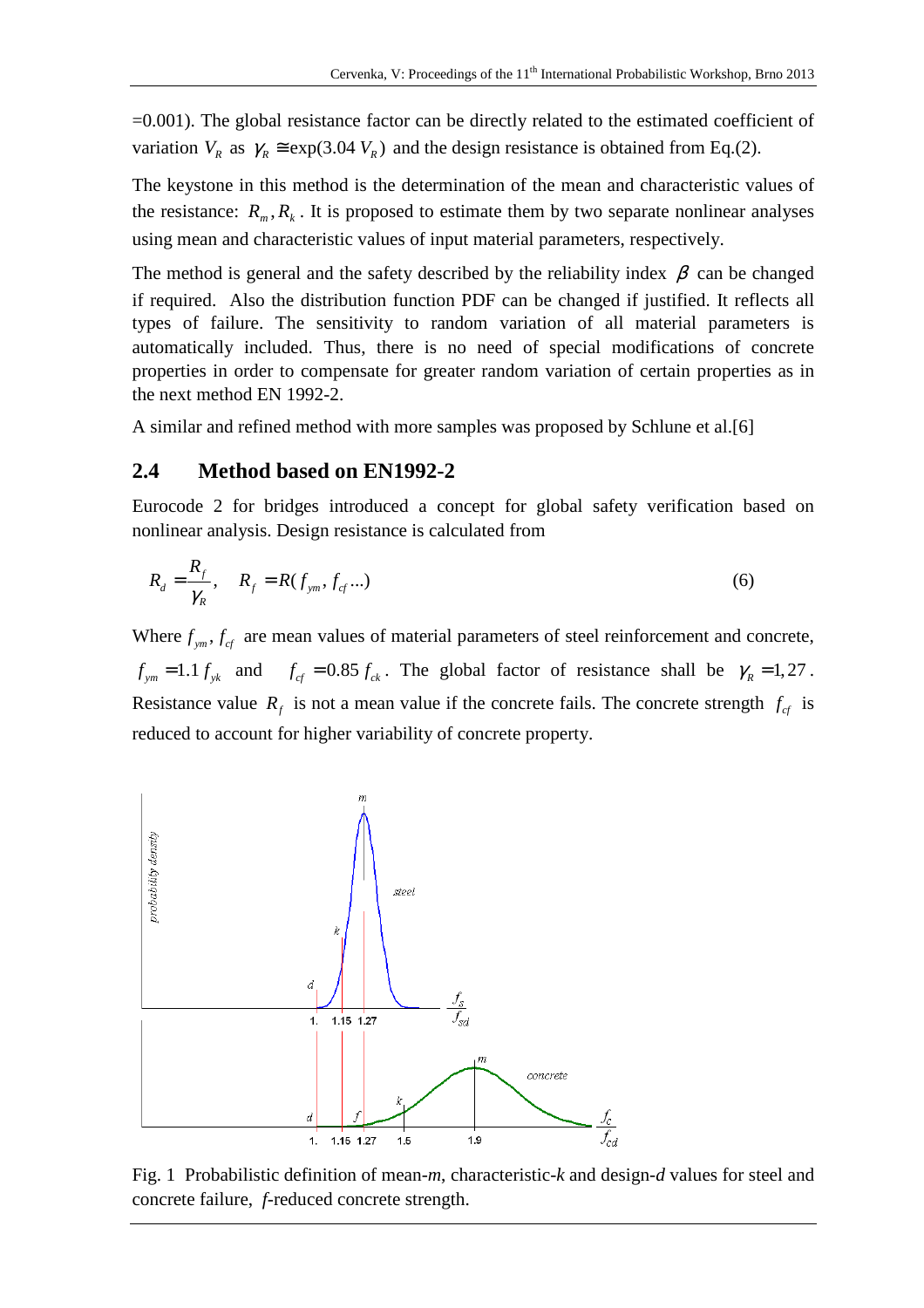A justification for the introduction of concrete strength parameter  $f_{cf}$  is based on the idea of reflecting the safety of partial safety factors in the newly introduced global safety factor. The concept illustrated in **Error! Reference source not found.**, where probability density functions for both materials are compared. The strength parameters on horizontal axis are nominal with respect to design values. It is assumed that design values for concrete and steel correspond to the same probability. They are located at point 1. on the horizontal axis. In steel the design value  $f_{yd} = f_{yk}/\gamma_s$  is derived from the characteristic strength  $f_{yk}$  with the use of partial safety factor  $\gamma_s = 1.15$ , the mean value is assumed to be  $f_{ym} = 1.1 f_{yk}$ , which leads to a safety factor 1.27 with respect to mean.

In concrete the design value  $f_{cd} = f_{ck} / \gamma_c$ , is derived from the characteristic strength  $f_{ck}$ with the use of partial safety factor  $\gamma_c = 1.5$ . We introduce a new parameter for concrete  $f_{cf}$ , which correspond to the safety factor of steel for men, and is located at the value 1.27 on the horizontal axis in **Error! Reference source not found.**.

$$
f_{cf} = \gamma_R f_{cd} = \gamma_s 1.1 \frac{f_{ck}}{\gamma_c} \approx 0.85 f_{ck}
$$
 (6)

It should be noted that the value of strength  $f_{cf}$  does not represent a mean value. Instead, it is a value corresponding to a lower probability than characteristic value and includes the additional safety required for concrete as compared to steel. The subject is also treated by Bertagnoli et al. [8].

The advantage of the above method is, that it covers both models of failure, due to steel and concrete, without necessity of a prior knowledge of failure mode. For concrete the Eurocode 2 allows only compressive type of failure and excludes failure types relying of tension. This, of course, prevents a wide range of applications, such as shear, or pull-out of fastenings. The study presented in [2] extends its applications also to brittle modes of failure.

#### **2.5 Partial safety factors (PSF)**

The method of partial safety factors, which is used in most design codes can be directly applied to global analysis in order to obtain the design resistance  $R_d = R(f_d)$ . In this, the design values of material parameters  $f_d = f_k / \gamma_M$  are used for analysis input ( $f_k$  are characteristic values and  $\gamma_M$  partial safety factors of materials).

It can be argued, that design values represent extremely low material properties, which do not represent a real material behavior and thus can lead to distorted failure modes. On the other hand, this method addresses directly the target design value and thus no extrapolation is involved. However, the probability of global resistance is not evaluated and therefore not known.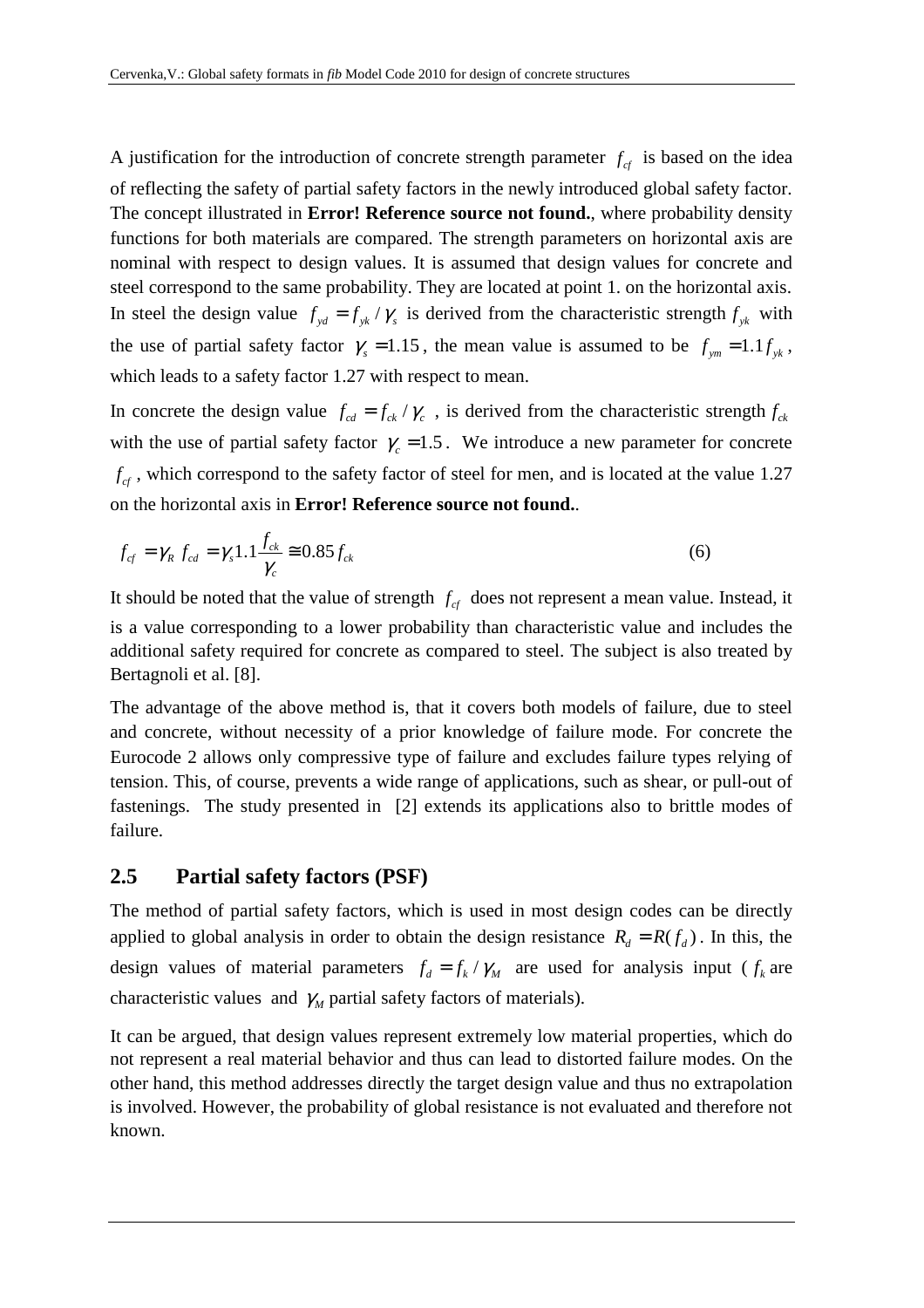### **2.6 Comparison of of concepts**

The methods outlined above offer an estimation of design resistance with various levels of approximations. The full probabilistic analysis is regarded here as the most rational as suggested by the Joint Committee for Structural safety. The other methods are approximations based on simplifying assumptions, which allow estimation of resistance design values. Brief summary of the methods is show in Table 1. and the probabilistic concept of these formats is illustrated in **Error! Reference source not found.** .



Fig. 2 Probabilistic concept of global safety formats.

| Method                              | <b>Material parameters</b><br>required | Required number of<br>resistance calculations | Approximation target      |
|-------------------------------------|----------------------------------------|-----------------------------------------------|---------------------------|
| (1) Probabilistic<br>(LHS sampling) | Probability<br>distribution            | Depends on number of<br>samples (8-30)        | exact                     |
| (2) ECOV                            | characteristic, mean                   |                                               | variability of resistance |
| (3) EN1992-2                        | characteristic                         |                                               | mean                      |
| (4) PSF                             | design                                 |                                               | design                    |

Table 1 Summary of methods for verification of global safety

It has been observed that the safety of resistance depends not only the variation of basic material parameters, but also to the mode of failure. In other words, for the same concrete material, structures with different type of failure can have different variability of resistance. In this respect the most rational approach is by the full probabilistic format (1), in which the random distribution of resistance is determined and the design value of resistance is chosen for a required probability of failure (and reliability index  $\beta$ ).

The other three methods  $(2,3,4)$  in Table 1) can be regarded as approximate from the probabilistic point of view. The concept of the Method (2) is very close to a probabilistic format, since it works with the variance of resistance and calculations with mean and characteristic parameters are relatively robust. Method (3) is using a unique global safety factor. Assessment of resistance near mean is relatively robust and an effect of concrete variability is included in the reduced concrete strength. Method (4) by partial safety factors, offers a direct estimate of design value without a need of estimating global safety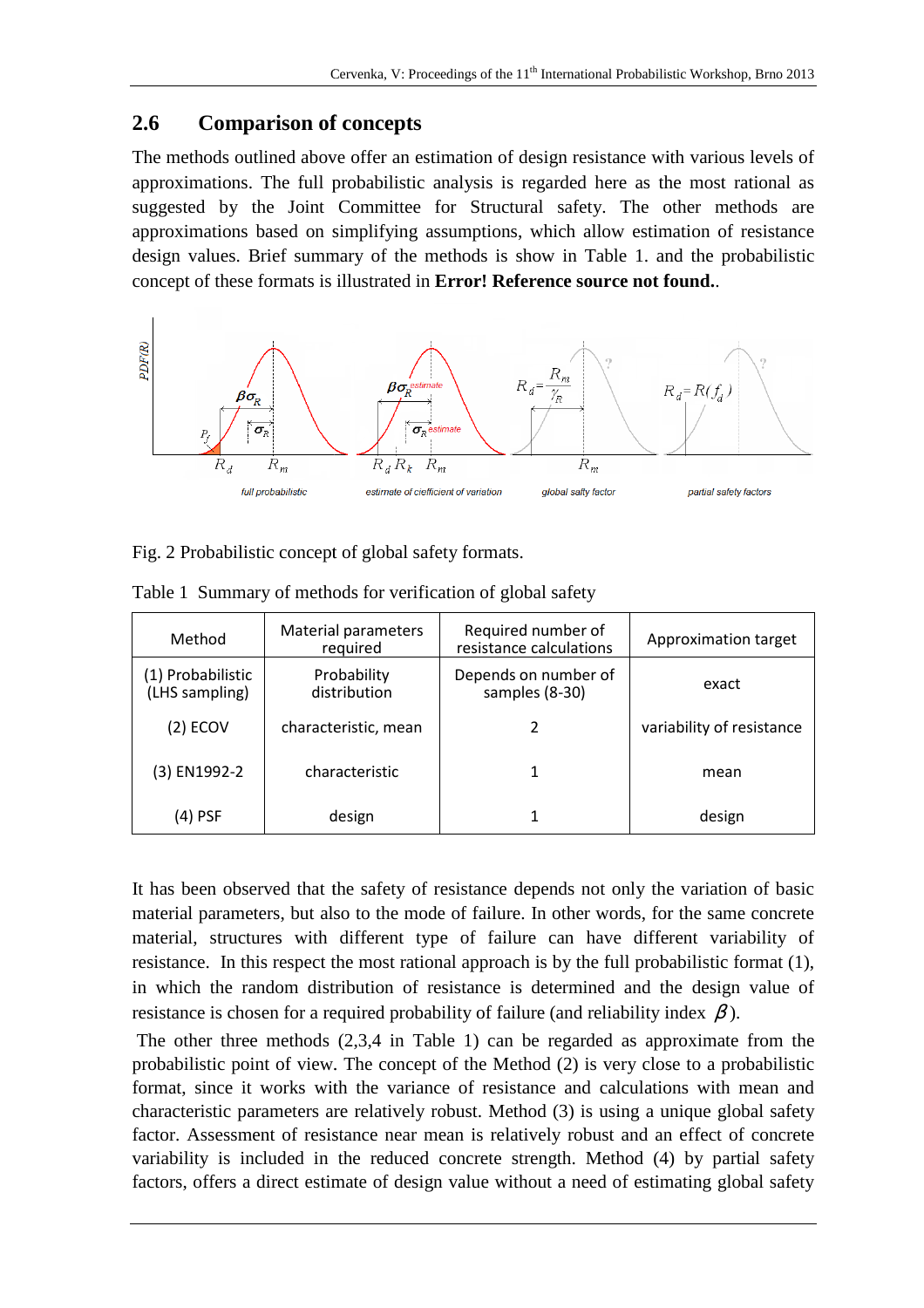margin. In conclusion each method has its merit and, as will be shown later none seems to be superior to the others.

The author has initiated investigations with the aim to compare the various safety formats [2],[4]. The study comprised of a wide range of structures including: simple beam, laboratory test of shear wall, laboratory test of a deep beam, in-situ test of a real structure bridge and a design case of a bridge pier, SFRC concrete. A variety of failure modes covered ductile bending mode, brittle shear modes and a concrete compression mode. Details of this investigation can be found in [2]. A summary of results is shown in Table 2. Three approximate methods, namely the partial safety factors (PSF), method based on estimate of coefficient or variation of resistance (ECOV) and method according to EN 1992-2 are evaluated. The table shows the ratio of resistances  $R_d$  found by approximate methods to the full probabilistic analysis (which is considered as most exact for this purpose). It is noted that the study does not reflect the model uncertainty in a consistent way. The methods PSF and EN1992-2 include the model uncertainty as given by Eurocode, while the ECOV and full probabilistic analysis it is not considered in order to simplify the comparison. This can explain the average results of ECOV method being slightly higher than the other two methods.

|                                    | $R_{d}$ / $R_{i}^{prob.}$ |             |           |
|------------------------------------|---------------------------|-------------|-----------|
|                                    | <b>PSF</b>                | <b>ECOV</b> | EN 1992-2 |
| <b>Example 1</b><br><b>Bending</b> | 1.04                      | 1.04        | 0.99      |
| <b>Example 2</b><br>deep beam      | 1.02                      | 1.04        | 1.0       |
| <b>Example 3</b><br>bridge pier    | 0.98                      | 1.04        | 0.96      |
| <b>Example 4</b><br>bridge frame   | 0.99                      | 0.96        | 0.92      |
| <b>Example 5</b><br>shear beam YO  | 1.03                      | 0.98        | 1.02      |
| <b>Example 6</b><br>shear beam Y4  | 0.81                      | 1.04        | 0.82      |
| average                            | 0.98                      | 1.01        | 0.95      |

Table 2 Summary of methods for verification of global safety.

The study confirmed feasibility of the approximate methods for the safety assessment. The method ECOV is preferred since it relates the safety to the resistance random variation and is considered more rational as compared to EN1992-2 method.

Multiple failure modes, which are typical features of reinforced concrete structures are inherently included in the numerical models and thus they are reflected in results of analysis and resistance variability. Therefore, the approximate methods of safety verification are generally applicable in design. In significant cases, if justified by failure consequences, a full probabilistic analysis should be applied.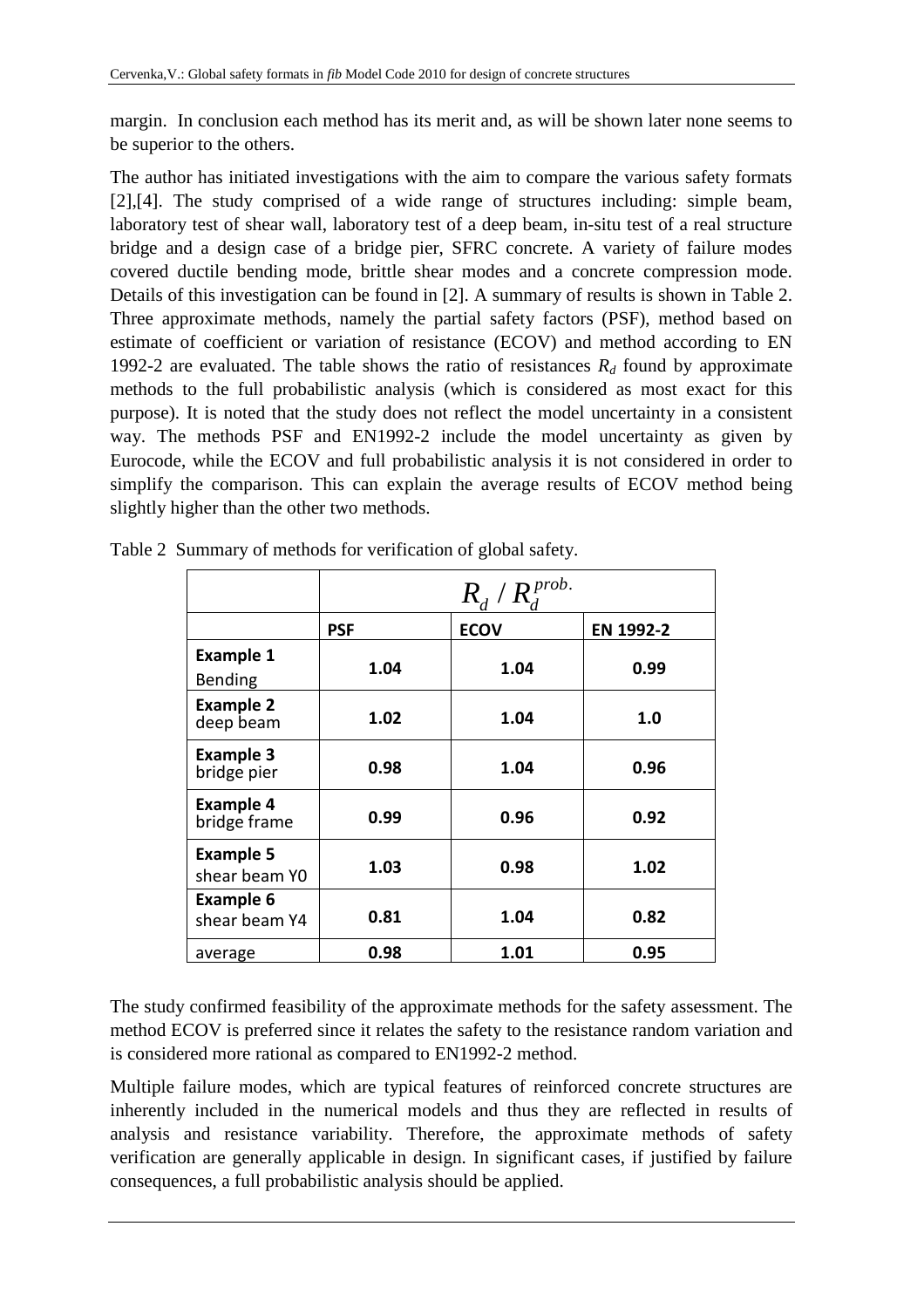## **3 Application**

For illustration an application of design verification by nonlinear analysis will be shown. The example is a large beam tested in laboratory by Yoshida and Collins [8]. The size of the beam is large and exceeds usual beam dimensions (span=12m, depth=2m) and has no vertical reinforcement. The shear failure is apparently influenced by its large size and is very brittle. The failure mode was well captured by the numerical simulation as illustrated in Fig. 3. Comparison of resistances obtained by various safety formats is shown in Fig. 4Furthermore it shows the values of design resistance by codes EN1992-1 and ACI 318.



Fig. 3 Numerical and experimental crack pattern.



Fig. 4 Design resistance of large beam by Yoshida [8] according to various safety formats and codes.

This case had shown two remarkable features of numerical simulation. First, a refined constitutive modeling based on fracture mechanics can capture the size effect of brittle shear failure and provides a more safe model of resistance. Second, the global safety formats offer consistent safety margins for the design verification.

### **4 Closing remarks**

Model Code 2010 introduced a verification assisted by numerical simulation as one of the design methods and a global safety format. The of application is extended beyond the scope of engineering methods based on elastic distribution of internal forces in cross